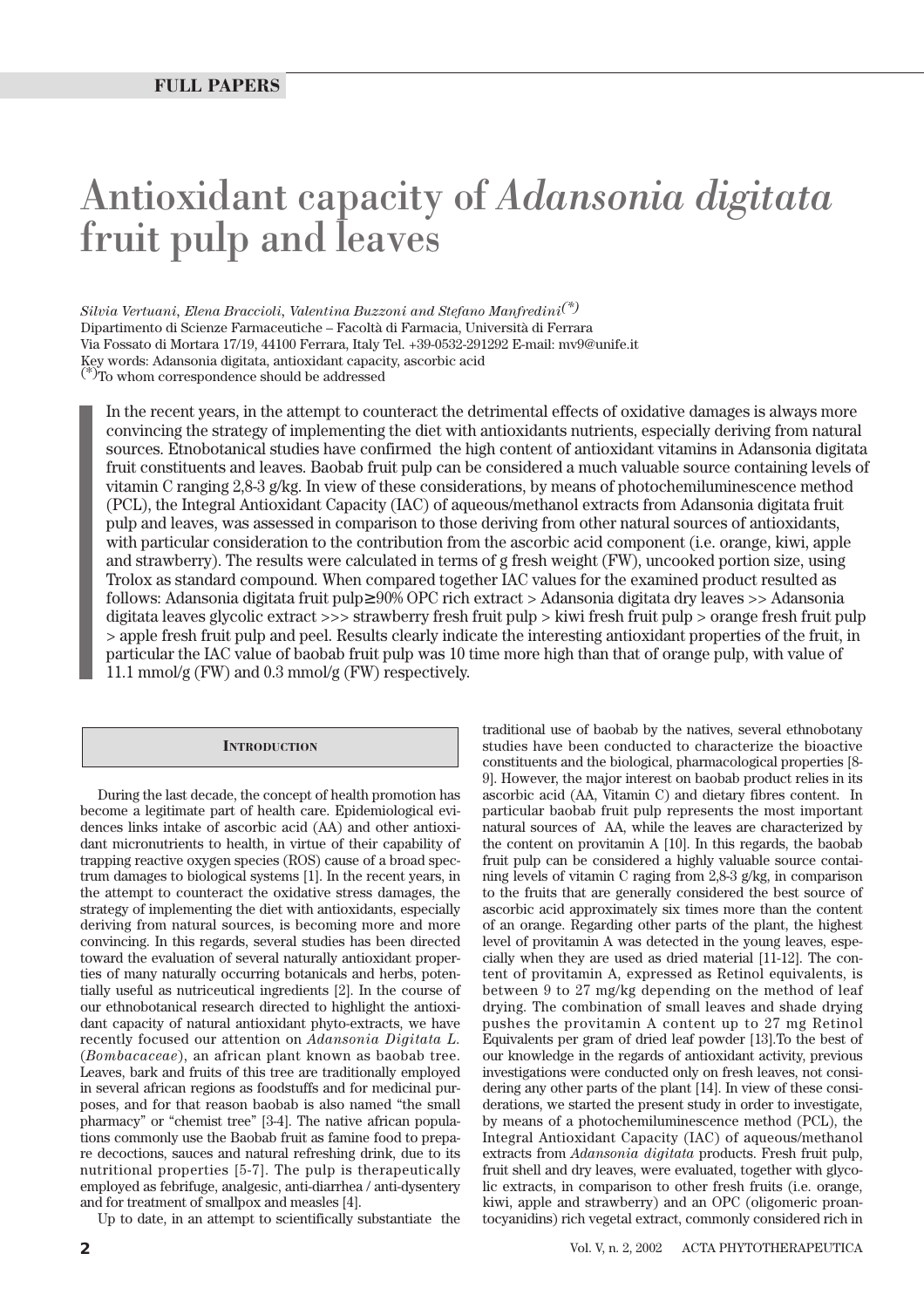antioxidants. These other products have been taken into account because of the contribution deriving theirs ascorbic acid content (Table 1), but not excluding other antioxidants such are the lipid soluble ones.

#### **THE ADANSONIA DIGITATA FRUIT**

The Baobab fruit pulp is contained in a very resistant external capsule named epicarp; the internal ripe fruit, endocarp, is split in small floury, dehydrated and powdery slices that enclose multiple seeds and filaments, the red fibers, that subdivide the pulp in segments [15]. The ripe fruit pulp appears as naturally dehydrated, powdery, whitish colored and with a slightly acidulous taste, and its separation from the shell only needs of a single mechanical process without any extraction, concentration or chemical treatment [5]. This ensure to the pulp the characteristic of a slightly processed food.

| Table 1 - ascorbic acid contents in some fruits, expressed<br>as mg of vitamin each 100 grams of product |                                                                                                                           |                                                                                               |  |
|----------------------------------------------------------------------------------------------------------|---------------------------------------------------------------------------------------------------------------------------|-----------------------------------------------------------------------------------------------|--|
| Fruit                                                                                                    | Latin name                                                                                                                | mg ascorbic acid/<br>100 grams                                                                |  |
| <b>Baobab</b><br>Kiwifruit, yellow<br>Orange<br>Apple<br>Peach<br>Strawberry                             | Adansonia digitata<br>Actinidia chinensis<br>Citrus sinensis<br>Malus sylvestris<br>Prunus persica<br>Fragaria x ananassa | $150-499$ $[16]$<br>$52[17]-120[16]$<br>46[18]<br>$61^{8}$<br>$4-13$ $[18-19]$<br>61 [ $18$ ] |  |

#### **MATERIAL AND METHOD**

#### *Materials*

ACW (Antioxidant Capacity of Water soluble substance) and ACL (Antioxidant Capacity of Liposoluble substance) kits (no. 400.801) were purchased from, Analytik Jena AG, Jena, Germany; Trolox ((S)-(2)-6-hydroxy-2,5,7,8-tetramethyl-chroman-2-carboxylic acid)) (no. 39,192-1) was purchased from Aldrich, Sigma-Aldrich, Taufkirchen, Germany). Sample of Baobab fruit pulp, dry leaves, fruit shell grounded , fruit glycolic extract, leaves glycolic extract and fibres were purchased from Baobab Fruit Co.,Verona, Italy; 90% OPC grape seed extract was purchased from Polichimica , Bologna, Italy. Several varieties of each fruit and vegetable, depending on their availability, were purchased at local supermarkets.

# **Preparation of samples for PCL analysis**

#### *Preparation of the Trolox Standard solution*

500 \_l of Reagent 1 (Kit ACL, AnalytikJena) were added to the vial containing Trolox (Reagent 4, Kit ACL, AnalytikJena) and mixed by vortex for 20-30 seconds. The obtained stock solution was then diluted 1:100 with Reagent 1, in order to prepare the Standard solution with a concentration of 1 nMol/L.

Measurements were done using 10 and 15 µl volumes of the sample, and were repeated two times.

#### *ACW and ACL sample preparation – General procedure*

An exact quantity of *Adansonia digitata* products or fruit sample, was suspended in 1 mL methanol HPLC grade, for the measure with the ACL kit, or 1 mL water, HPLC grade, for the measure with the ACW kit, and they were mixed by vortex for 1 minute at room temperature.

The obtained solution was then filtered through HPLC filter (Chemtek Analitica, Bologna, Italy) by a syringe and diluted with Reagent 1 of ACL or ACW kit (AnalytikJena, Jena, Germany).

Results are expressed as mmol equivalents, in antioxidant activity, of Trolox for each gram of product under examination.

# *Samples preparation for the determination of lipid soluble antioxidant capacity Adansonia digitata fruit pulp*

35,9 mg of Baobab fruit pulp were used, and the sample was prepared following the general procedure. The obtained solution was diluted 1:100 and measurements were conducted using 5, 10 and 15 µl volumes of the sample.

#### *Adansonia digitata dry leaves*

39,1 mg of Baobab dry leaves were used, and the sample was prepared following the general procedure. The obtained solution was diluted 1:100 and measurements were conducted using 5, 10 and 15 µl volumes of the sample.

#### *Kiwi fruit pulp*

218,5 mg of fresh kiwi fruit pulp were sliced and centrifuged, and the sample was prepared following the general procedure. The obtained solution was diluted 1:4 and measurements were conducted using 5 and 10 µl volumes of the sample.

#### *Orange fruit pulp*

267,8 mg of fresh orange fruit pulp were squeezed and centrifuged, and the sample was prepared following the general procedure. The obtained solution was diluted 1:10 and measurements were conducted using 10 µl volumes of the sample.

#### *Strawberry fruit pulp*

285,4 mg of fresh strawberry fruit pulp were sliced and centrifuged, and the sample was prepared following the general procedure. The obtained solution was diluted 1:10 and measurements were conducted using 10 µl volumes of the sample.

#### *Apple fruit pulp and peel*

452,9 mg of fresh apple fruit pulp and peel were sliced and centrifuged, and the sample was prepared following the general procedure. The obtained solution was diluted 1:5 and measurements were conducted using 10 µl volumes of the sample.

#### *Vegetal extract with 90% OPC (Oligomeric proanthocyanidins)*

35,8 mg of 90% OPC vegetal extract were used, and the sample was prepared following the general procedure. The obtained solution was diluted 1:1000 and measurements were done using 10 and 15 µl volumes of the sample.

#### *Samples preparation for the determination of water soluble antioxidant capacity Baobab fruit pulp*

50 mg of Baobab fruit pulp were used, and the sample was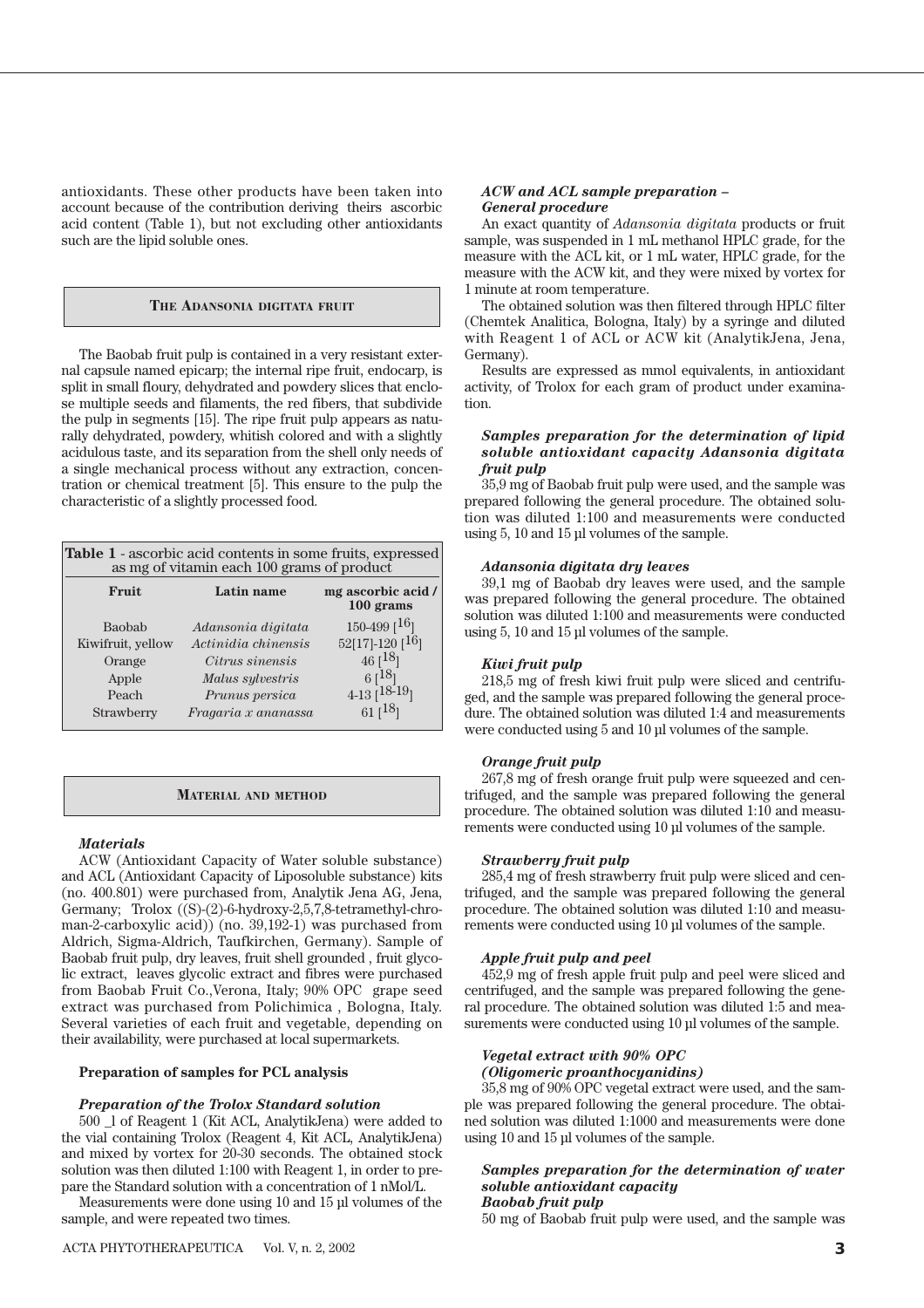Silvia Vertuani, Elena Braccioli, Valentina Buzzoni and Stefano Manfredini

prepared following the general procedure. The obtained solution was diluted 1:100 and measurements were conducted using 10, 30 and 50 µl volumes of the sample.

#### *Baobab dry leaves*

38,3 mg of Baobab dry leaves were used, and the sample was prepared following the general procedure. The obtained solution was diluted 1:100 and measurements were conducted using 10, 15 and 20 µl volumes of the sample.

#### *Kiwi fruit pulp*

256,9 mg of fresh kiwi fruit pulp were sliced and centrifuged, and the sample was prepared following the general procedure. The obtained solution was diluted 1:4 and measurements were conducted using 5 and 10 µl volumes of the sample.

### *Orange fruit pulp*

206 mg of fresh orange fruit pulp were squeezed and centrifuged, and the sample was prepared following the general procedure. The obtained solution was diluted 1:10 and measurements were conducted using 10 µl volumes of the sample.

# *Strawberry fruit pulp*

184,8 mg of fresh strawberry fruit pulp were sliced and centrifuged, and the sample was prepared following the general procedure. The obtained solution was diluted 1:10 and measurements were conducted using 10 µl volumes of the sample.

#### *Apple fruit pulp and peel*

470 mg of fresh apple fruit pulp and peel were sliced and centrifuged, and the sample was prepared following the general procedure. The obtained solution was diluted 1:5 and measurements were conducted using 10 µl volumes of the sample.

### *Vegetal extract with 90% OPC (Oligomeric ProCyanthocyanidin)*

using 10 and 15 µl volumes of the sample.

35,8 mg of 90% OPC vegetal extract were used, and the sample was prepared following the general procedure. The obtained solution was diluted 1:1000 and measurements were done

#### **PHOTOCHEMILUMINESCENCE METHOD (PCL)**

In the PCL assay (Photochemiluminescence) the photochemical generation of free radicals is combined with the sensitive detection by using chemiluminescence. The PCL is based on the photo-induced autoxidation inhibition of luminol by antioxidants, mediated from the radical anion superoxide  $(02^{\bullet-})$  and is suitable to measure the radical scavenging properties of single antioxidants as well as more complex systems in the nanomolare range [20]. Luminol works as photosensitiser as well as oxygen radical detection reagent. The antioxidant potential is measured by means of the lag phase at different concentrations, calculated by a Trolox calibration curve and expressed as mmol equivalents in antioxidant activity of a reference compound (i.e. Trolox). The PCL method was carried out with the procedure described by Popov and Lewin [21]. and can be conducted by two different protocols ACW and ACL that consent to measure the antioxidant capacity of the water- and lipid-soluble components respectively. In the water soluble fraction antioxidants such are flavonoids,

ascorbic acid, aminoacids etc. are detected, while in the lipid soluble fraction tocopherols, tocotrienols, carotenoids, etc. are measured. The most widely used methods for measuring antioxidant activity involve the generation of radical species and the presence of antioxidants determining the disappearance of these radicals. Most of the assays determine the antioxidant activity in the micromolare range needing minutes or hours. The PCL assay, which is easy and rapid to perform, presents numerous advantages: it does not requires high temperatures to generate radicals and it is more sensitive to measure, in few minutes, the scavenging activity of antioxidants against the superoxide radical which is one of the most dangerous reactive oxygen species (ROS) also occurring in human body [22].

#### **RESULTS AND DISCUSSION**

In view of the ever increasing importance of health promotion and of the benefits, related to the use of antioxidant rich preparations, we have undertaken the present work to determine the antioxidant capacity of *Adansonia Digitata* fruit and leaves in comparison with that of other, vitamin C rich, known fruits in order to conduce a comparative evaluation. All fruit products were examined in their natural form as fresh wet preparation, avoiding any further chemical-physical process. Moreover, the activity of an antioxidants plant product extract, such is a glycolic grape seeds extract 90% concentrated in OPC (oligomeric proanthocyanidins), was also considered. To this end we have introduced a new parameter termed as IAC (Integral Antioxidant Capacity) which represents the sum of the antioxidant capacity of hydrophilic and lipophilic antioxidants, calculated as mmol equivalents in activity of Trolox, determined in the best experimental conditions for each kind of plant product. In our opinion, it is important to conduce separated determination because of the different nature of the single antioxidants contained in the product under examination. Thus potency of lipophilic antioxidants cannot be properly measured in the same experimental conditions as for the hydrophilic ones. As a consequence, the true antioxidant capacity of a sample will be than better described by the sum of the two separated values. Among the different method available for the determination of antioxidant capacity, the photochemiluminescence method (PCL) has been chosen for its sensitivity and reliability. Moreover, this latter is based on the photo-induced autoxidation inhibition of the luminol by antioxidants, mediated from the radical anion superoxide  $(O2^{\bullet-})$  thus it gives a measure of the protective capacity of a plant product against ROS which are, among the many, the most dangerous species of free radicals for leaving beings.

As it can be seen in the Table 2 and Figure 1, the highest water-soluble antioxidant capacity was observed for baobab products, in particular for dry leaves and fruit pulp that resulted endowed with a potent capacity, corresponding to 6-7 mmol/g of Trolox, followed by the glycolic extract from leaves (4 mmol/g). In comparison to the baobab fruit pulp: orange  $(0,1 \text{ mmol/g})$ , strawberry  $(0,90 \text{ mmol/g})$ , apple  $(0,16 \text{ mmol/g})$ and kiwi (0,34 mmol/g) all resulted endowed with a lower capacity (Table 2, Figure 1). Finally, it is noteworthy to note that pulp and leaves capacity was slightly higher than that of the potent, grape seeds, OPC rich extract (6.16 mmol/g).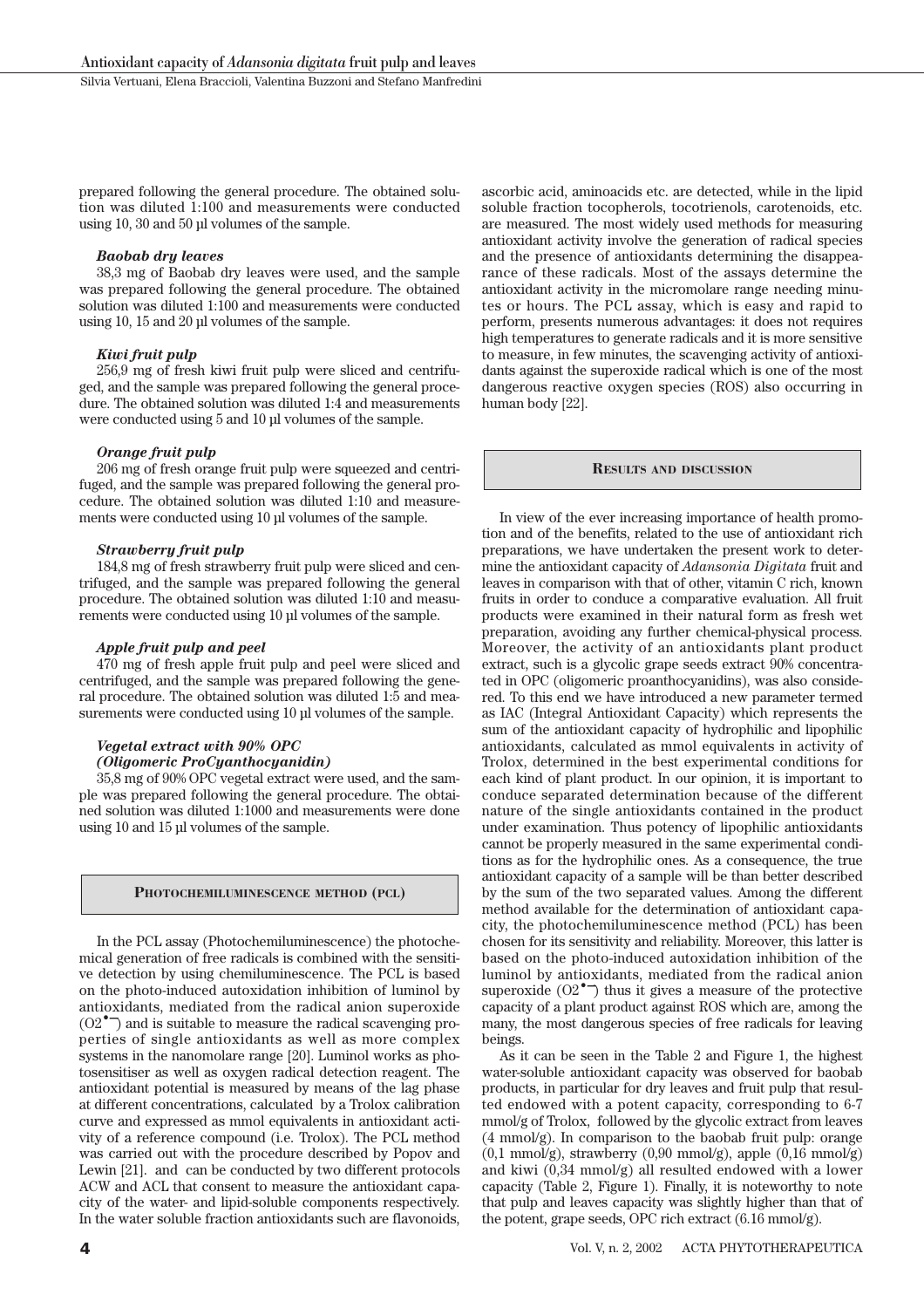| <b>Table 2</b> - Water-soluble antioxidant capacity, correspon-<br>ding to the activity expressed as mmol equivalents of<br>Trolox for each gram of tested product.<br>The value is the mean of 3 measures $\pm$ SD |                             |  |
|---------------------------------------------------------------------------------------------------------------------------------------------------------------------------------------------------------------------|-----------------------------|--|
| <b>Products</b>                                                                                                                                                                                                     | <b>Trolox</b> s<br>(mmol/g) |  |
| Fruit pulp                                                                                                                                                                                                          | $6.96 \pm 0.057$            |  |
| Dry Leaves                                                                                                                                                                                                          | $6.39 \pm 0.344$            |  |
| Fruit shell grounded                                                                                                                                                                                                | $9.35 \pm 1.100$            |  |
| Fruit glycolic extract                                                                                                                                                                                              | $0.93 \pm 0.053$            |  |
| Leaves glycolic extract                                                                                                                                                                                             | $4,39 \pm 0,976$            |  |
| Kiwi fruit Pulp                                                                                                                                                                                                     | $0.34 \pm 0.007$            |  |
| Orange fresh Pulp                                                                                                                                                                                                   | $0.10 \pm 0.009$            |  |
| <b>Strawberry fresh Pulp</b>                                                                                                                                                                                        | $0,90 \pm 0,004$            |  |
| Apple fresh Pulp                                                                                                                                                                                                    | $0.16 \pm 0.014$            |  |
| 90% OPC Vegetal extract                                                                                                                                                                                             | $6.16 \pm 0.233$            |  |

| <b>Table 3</b> - Lipid soluble antioxidant capacity, correspon-<br>ding to the activity expressed as mmol equivalents of<br>Trolox for each gram of tested product.<br>The value is the mean of 3 measures $\pm$ SD |                                       |  |  |
|---------------------------------------------------------------------------------------------------------------------------------------------------------------------------------------------------------------------|---------------------------------------|--|--|
| <b>Products</b>                                                                                                                                                                                                     | <b>Trolox equivalents</b><br>(mmol/g) |  |  |
| <b>Fruit pulp</b>                                                                                                                                                                                                   | $4,148 \pm 0.706$                     |  |  |
| Dry Leaves                                                                                                                                                                                                          | $2,35 \pm 0,762$                      |  |  |
| Fruit shell grounded                                                                                                                                                                                                | $0.46 \pm 0.066$                      |  |  |
| Fruit glycolic extract                                                                                                                                                                                              | $0,092 \pm 0,003$                     |  |  |
| Leaves glycolic extract                                                                                                                                                                                             | $0.025 \pm 0.002$                     |  |  |
| Kiwi fruit Pulp                                                                                                                                                                                                     | $0,0035 \pm 0,0013$                   |  |  |
| Orange fresh Pulp                                                                                                                                                                                                   | $0,003 \pm 0,0008$                    |  |  |
| <b>Strawberry fresh Pulp</b>                                                                                                                                                                                        | $0,0062 \pm 0,0002$                   |  |  |
| Apple fresh Pulp                                                                                                                                                                                                    | $0,0015 \pm 0,0002$                   |  |  |
| 90% OPC Vegetal extract                                                                                                                                                                                             | $4,093 \pm 0,070$                     |  |  |

Concerning the lipid-soluble antioxidant capacity, again baobab fruit pulp resulted the most interesting among those tested. Also in this case it showed the highest capacity (4.148 mmol/g) followed by the 90% OPC rich vegetal extract (4.093 mmol/g) and dry leaves (2.35 mmol/g) (Table 3 and Fig 2). The other plant products considered were all endowed with a very limited capacity, this might be explained on the light of a low content in lipid-soluble antioxidants.



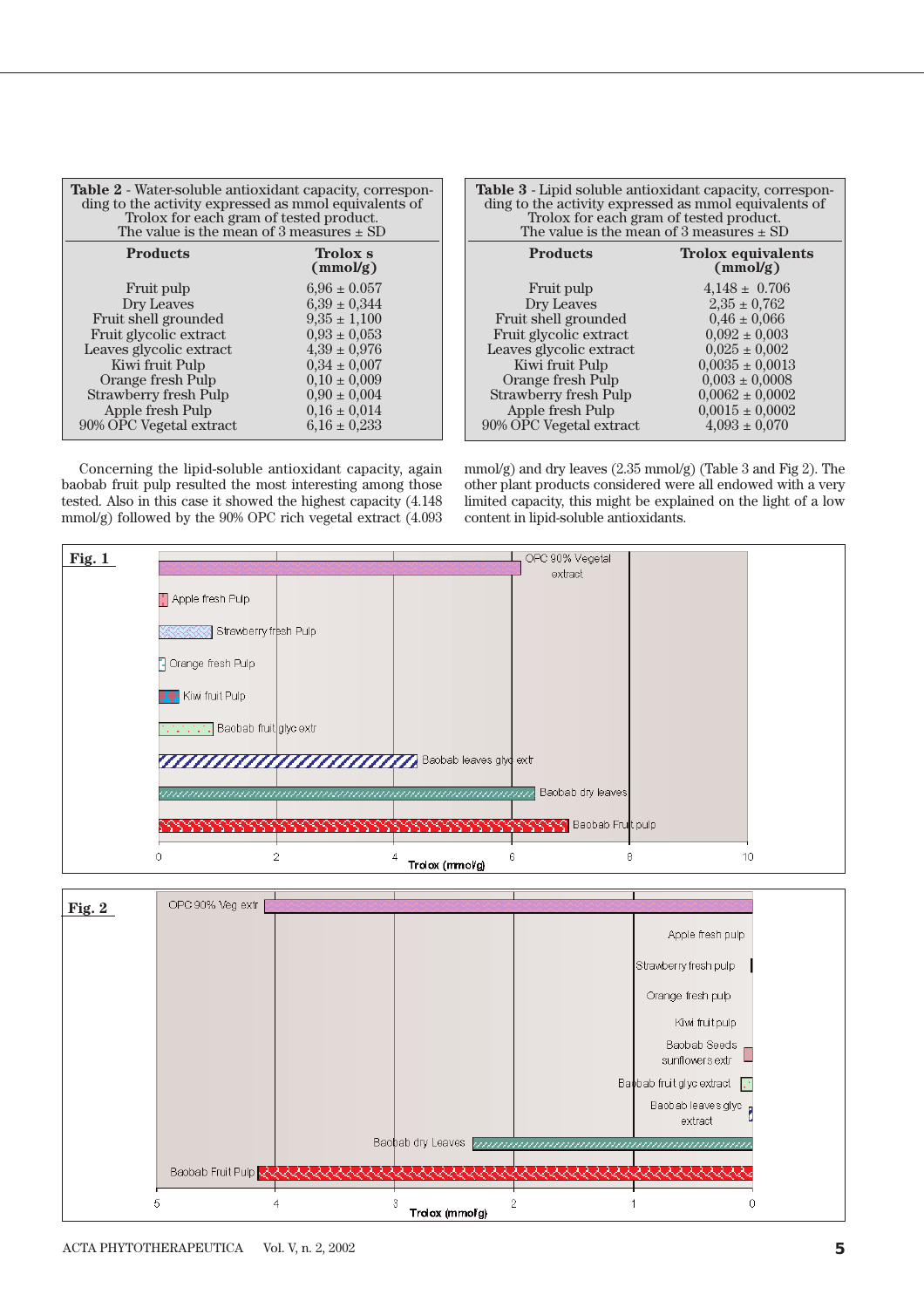Silvia Vertuani, Elena Braccioli, Valentina Buzzoni and Stefano Manfredini

When comparing water- to lipid-soluble antioxidant capacity of plant products, it can be observed that the fruit pulp and dry leaves from Adansonia digitata and 90% OPC rich extract, showed the highest values in both cases. In all other products, the higher antioxidant capacity was observed in the water soluble component, thus suggesting in the ascorbic acid content the major contribution to the activity.

These data well compare with the known values reported in literature (Table 1), for example orange fruit that contain about six time less ascorbic acid in the respect of baobab fruit pulp, shows in our test system, a water-soluble antioxidant capacity which is about 7 times lower that that of the latter fruit.

| <b>Table 4</b> - Integral antioxidant capacity (IAC) correspon-<br>ding to the sum of the corresponding water- and lipid-<br>soluble antioxidants capacity. |            |  |
|-------------------------------------------------------------------------------------------------------------------------------------------------------------|------------|--|
| <b>Products</b>                                                                                                                                             | <b>TAC</b> |  |
| Fruit pulp                                                                                                                                                  | 11,11      |  |
| Dry Leaves                                                                                                                                                  | 8,74       |  |
| Fruit glycolic extract                                                                                                                                      | 1,02       |  |
| Leaves glycolic extract                                                                                                                                     | 4,41       |  |
| Kiwi fruit Pulp                                                                                                                                             | 0,344      |  |
| Orange fresh Pulp                                                                                                                                           | 0,103      |  |
| <b>Strawberry fresh Pulp</b>                                                                                                                                | 0,906      |  |
| Apple fresh Pulp                                                                                                                                            | 0,162      |  |
| 90% OPC Vegetal extract                                                                                                                                     | 10,25      |  |



As it can be seen in Table 4 and Figure 3, the results of the study can be easily understood by the reading of the IAC values for the evaluated plant products. Taken toghether the data obtained clearly shows that products from *Adansonia digitata* are endowed with very interesting antioxidant capacity. In particular, best capacity was found for fruit pulp with a IAC as high as 11.11 mmol/g of Trolox. Also very interesting were dry leaves (8.74 mmol/g) and leaves glycolic exctract (4.41 mmol/g). The 90% OPC extract IAC value (10.25 mmol/g) confirmed these kind of products as effective in the protection of free radicals, being active in view of the presence of both, lipophilic and hydrophilic, kind of antioxidants. However, in the case of the IAC of *Adansonia digitata* fruit pulp and leaves it is very interesting to note that the activity was related to just a plant component, very sightly processed (drying in the case of leaves and mechanical separation in the case of fruit pulp), thus conferring to the product the as much as possible natural charachteristics. On the contrary, in the case of OPC rich extract, for example, the product was obtained by an enrichment process from the natural source. In conclusion, when compared toghether IAC values for the examined product resulted as follows: *Adansonia digitata* fruit pulp≥90% OPC rich extract > *Adansonia digitata* dry leaves >> *Adansonia digitata* leaves glycolic extract >>>

strawberry fresh fruit pulp > kiwi fresh fruit pulp > orange fresh fruit pulp > apple fresh fruit pulp and peel.

# **CONCLUSIONS**

This current study reports on the antioxidant capacity of products deriving from *Adansonia digitata*, a plant up to date only known for the high content of vitamin C of the fruit, and for the centenary use in traditional african medicine. This investigation, until all the active components of this plant will be clearly established, was conducted as an initial step to elucidate the therapeutical, nutriceutical and cosmeceutical potential of *Adansonia digitata* plant products. The analytical method used in this study, the PCL assay, was chosen because rapid, relatively simple, and reproducible, making it an attractive biomonitoring tool especially for nutrition and food technologies. In this study we have introduced a novel concept based on the Integral Antioxidant Capacity (IAC), expressed as the sum of the water and lipid antioxidant capacity referred to a common reference compounds, Trolox. This value resulted to be a useful index to describe the capacity of complex samples, such